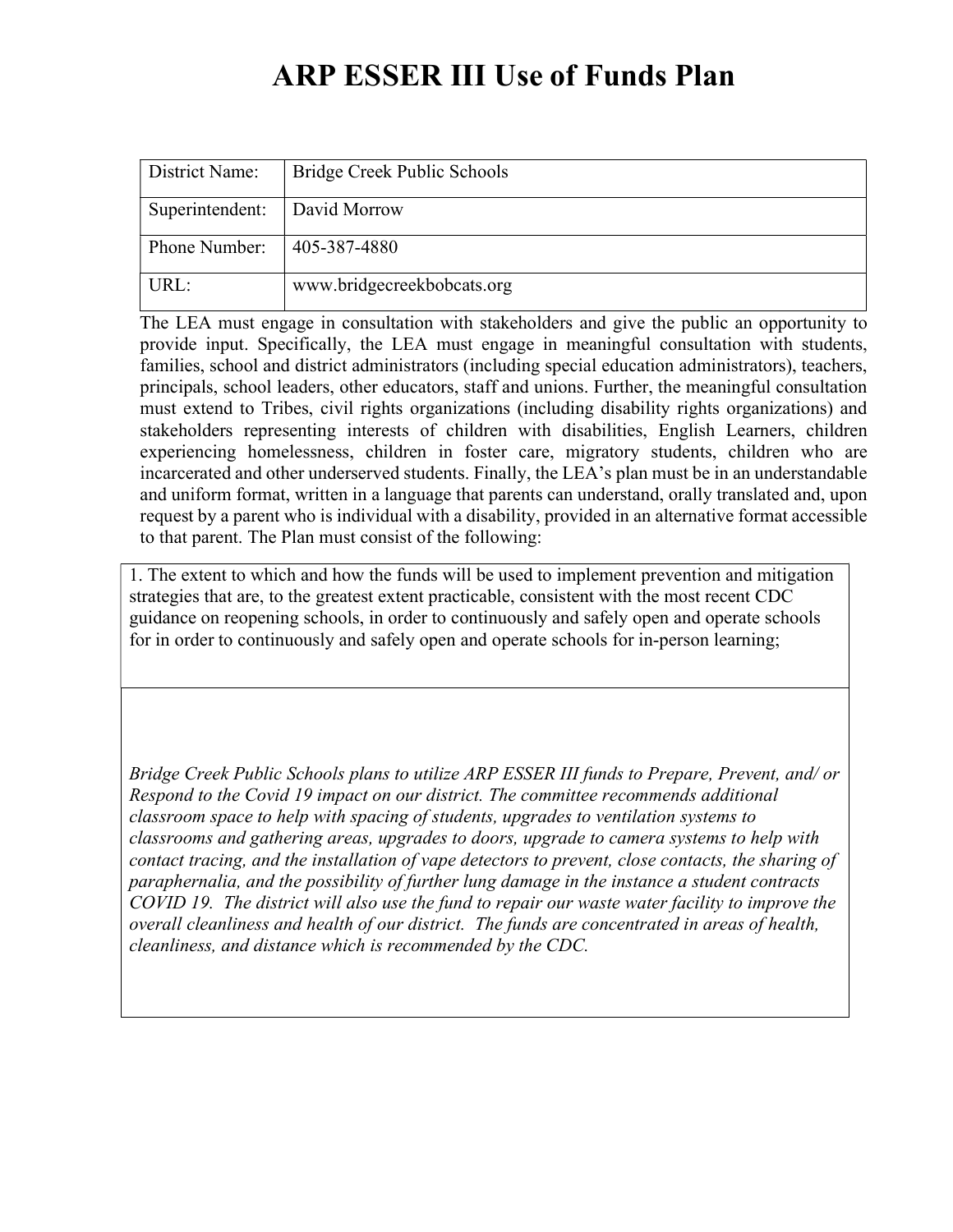## ARP ESSER III Use of Funds Plan

2. How the LEA will use the funds it reserved under section 2001(e)(1) of the ARP Act [20% of ESSER ARP Act formula funds] to address the academic impact of lost instructional time through the implementation of evidence-based interventions, such as summer learning or summer enrichment, extended day, comprehensive afterschool programs, or extended school year;

Bridge Creek Public Schools plans to utilize ARP ESSER III funds to Prepare, Prevent, and/ or Respond to the Covid 19 impact on our district. The committee recommends the following to address learning loss: 1. The purchase of Exact Path to track progress on the learning gaps in reading and math. This will allow us to pinpoint which math and reading skills were most affected by the lost time. Through additional funds we have trained the staff on the use of View-boards to enhance our approach to these identified areas 2. Implement and support a summer learning academy k-12 to allow for extra time to make up for time missed due to COVID 19 which negatively impacted students. 3. Add additional counseling services to help with student emotional trauma that has taken place during this time which has a direct impact on the learning of all students. 4. SEL curriculum will be implemented in various ways to meet the needs of the students.

3. How the LEA will spend its remaining ARP ESSER funds consistent with the uses authorized in section  $2001(e)(2)$  of the ARP Act; and

Bridge Creek Public Schools plans to utilize ARP ESSER III funds to Prepare, Prevent, and/ or Respond to the Covid 19 impact on our district. The committee recommends spending the ARP ESSER III funds to help encourage and retain teachers. Teachers are the backbone and allstars of all education and retaining good teachers is a priority to meet the needs of the students in all areas. Teachers are experts in assessing and evaluating learning loss, learning disabilities, and recognizing mental health issues and child abuse. Retaining good experts is crucial to our district and community. We have entered an interlocal coop to provide virtual education and we will bolster that program with these funds. This will allow students to learn in the safe environment they choose.